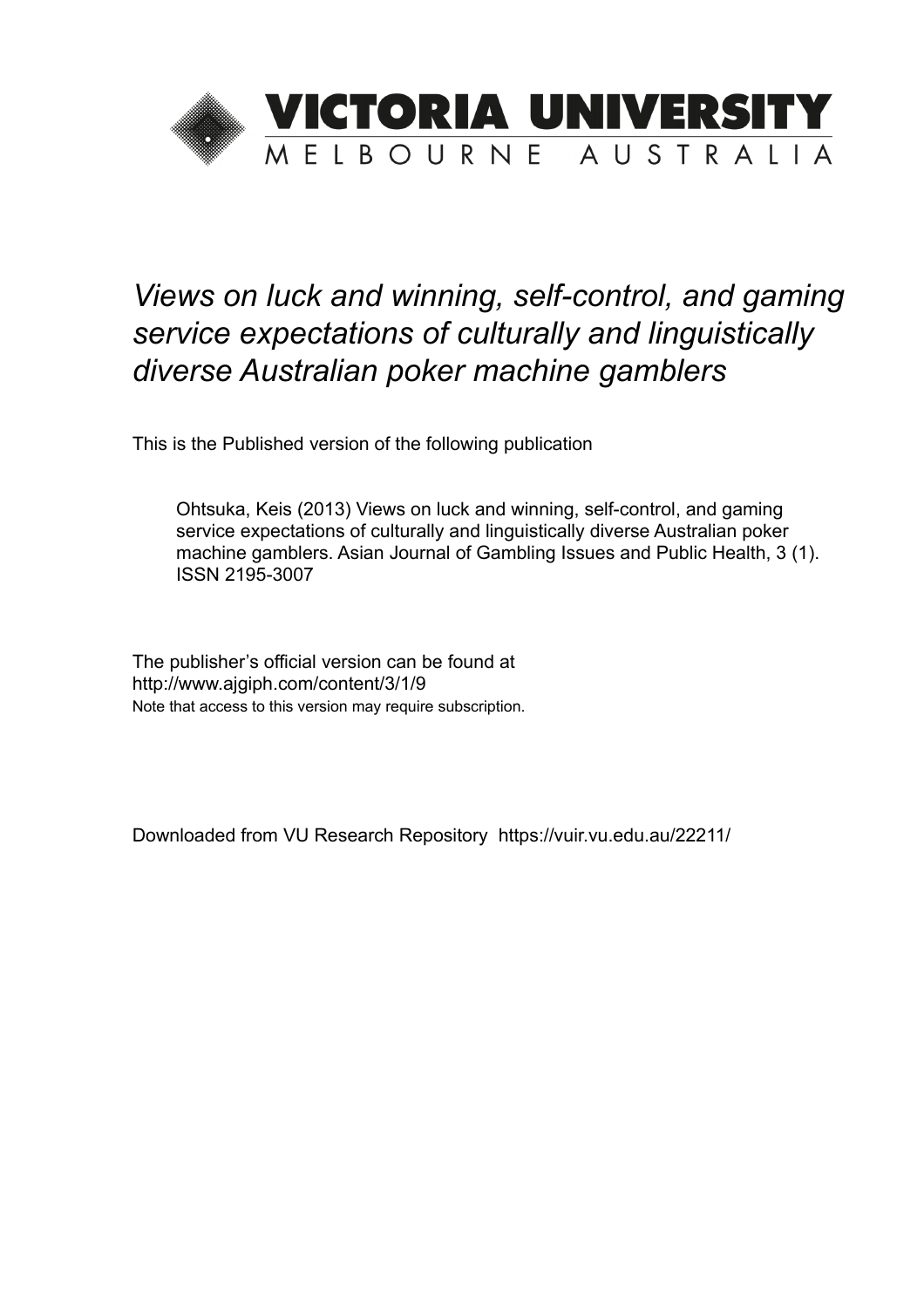## **RESEARCH ARTICLE Example 2014 12:30 The SEAR CHA RTICLE**

# Views on luck and winning, self-control, and gaming service expectations of culturally and linguistically diverse Australian poker machine gamblers

Keis Ohtsuka

Correspondence:

Keis.Ohtsuka@vu.edu.au School of Social Sciences & Psychology, Victoria University, PO Box 14428, Melbourne 8001, Australia

### Abstract

Despite an increase in social diversity in recent years, the role of culture in gambling cognition and behaviour is not fully understood. Qualitative interviews examined subjective views of Australian poker machine (electronic gaming machine) gamblers from culturally and linguistically diverse (CALD) backgrounds. A total of 49 Australian poker machine gamblers from CALD backgrounds (20 Chinese, 15 Vietnamese and 14 Greek Australians) were interviewed regarding their views on the concept of luck and winning, self control, subjective meanings of gambling and gaming venue service expectations. The current findings showed that the majority of poker machine gamblers from CALD backgrounds believed that the payout of poker machines occurred randomly. Luck was defined, therefore, as being at the right place at the right time when the poker machine pays out. However, a small number of interviewees maintained an optimistic view about achieving gambling wins by using a certain system. While experienced gamblers and those with secondary school qualification or lower regarded poker machine gambling as a random potluck, a few young players with university education subscribed to a more elaborate endorsement in favour of their own systems to win on the poker machine. Australian CALD gamblers valued friendly professional service from gaming venue staff (e.g., courteous customer service, affordable, quality food and drink, personal greetings using first names) but disliked intrusive or over-friendly interactions. Implications of the findings on the role of superstition and cognition on gamblers' beliefs are discussed.

Keywords: Culture and gambling, Electronic gaming machine (EGM) gambling, Poker machine gambling, Illusion of control

#### Introduction

Gambling research literature suggests that culture influences gambling behaviour (e.g., Raylu & Oei, [2004\)](#page-17-0) and that gamblers use different explanatory frameworks or schemas (e.g., Ohtsuka & Ohtsuka, [2010\)](#page-17-0). Further, culture and gambling has attracted researchers' attention in recent years partially due to the globalisation of the commercial gaming industry. In the past few decades, accompanied by the ascendancy of the Pacific Rim economies, a large proportion of casino patrons have tended to come from countries in Asia Pacific Region. Liberalisation of gaming licensing in Macau has placed the city on the top



© 2013 Ohtsuka; licensee Springer. This is an Open Access article distributed under the terms of the Creative Commons Attribution License [\(http://creativecommons.org/licenses/by/2.0\)](http://creativecommons.org/licenses/by/2.0), which permits unrestricted use, distribution, and reproduction in any medium, provided the original work is properly cited.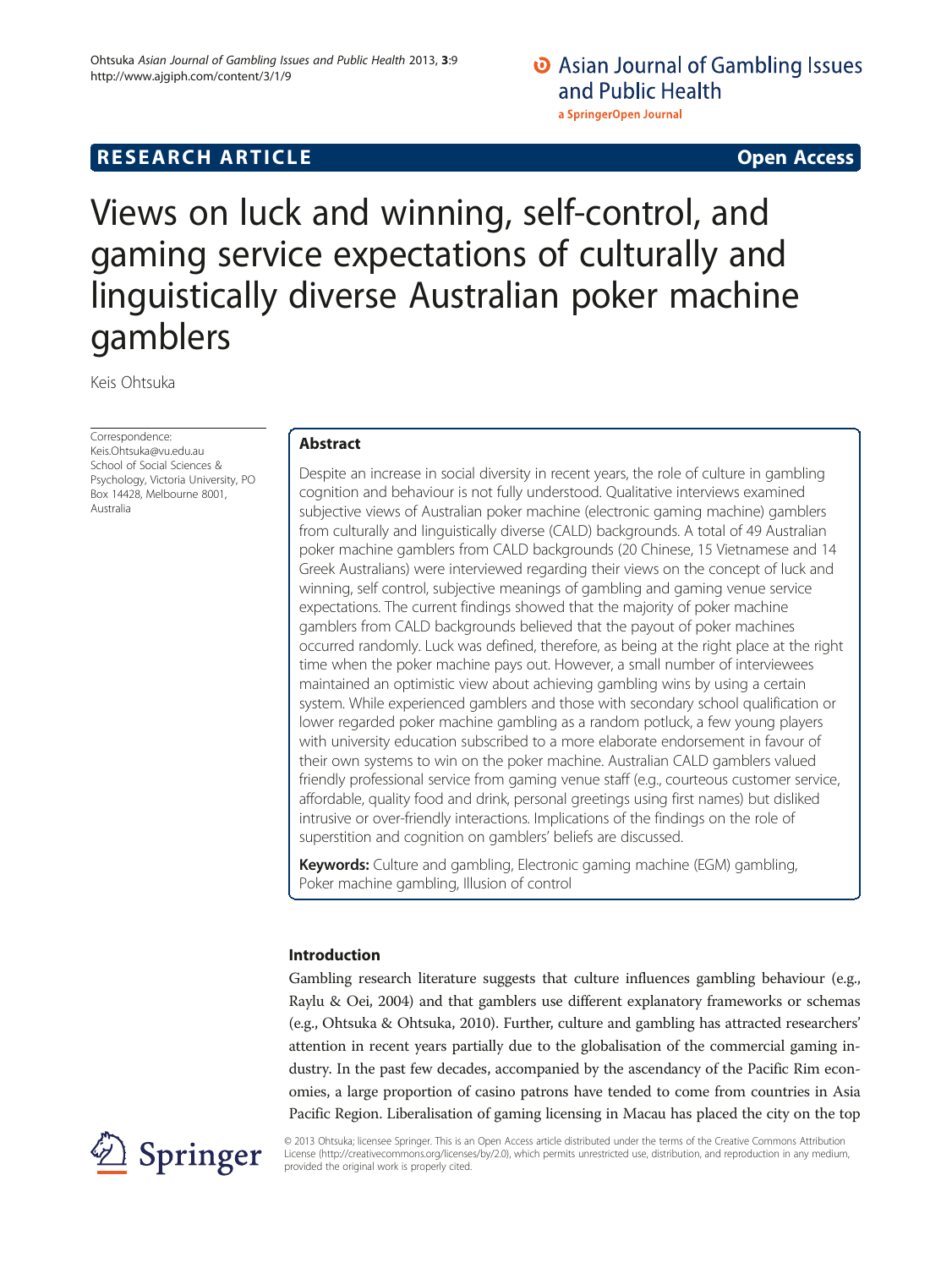of the list of major commercial gaming destinations in terms of annual gaming turnover. As the proverbial prowess in gambling among Chinese and other Asian people has been noted, a putative link between culture and gambling behaviour or cognition has been proposed. Recent research reports also show that gamblers from culturally and linguistically diverse backgrounds in Australia show significantly higher prevalence rates of problem gambling (e.g., Victorian Casino and Gaming Authority, [2000](#page-17-0)). Gambling has been identified as a possible public health issue that new Australian communities are likely to face (Victorian Casino and Gaming Authority, [2000](#page-17-0)).

Anthropologists suggest that culture predisposes some cultural groups to engage in gambling more frequently than others due to their cultural beliefs. Papineau (2005) argues that the Chinese notion of luck is unique as it is predetermined (fixed) and not under volitional control. However, the Chinese believe that they can decipher the cyclical changes of luck by the Chinese celestial calendar or oracles, allowing them to take advantage of high tides of luck. In contrast, psychologists have mainly focused on cognitive distortions such as illusion of control and the gambler's fallacy – an over-estimation by individuals of their ability to foresee gambling outcomes, and have suggested that cultural factors may further contribute to cognitive distortions. Among theories concerning culture and gambling cognition and behaviour, there is a range of positions that uniquely emphasises the role of culture. Some researchers subscribe to the view that cultural influence on gambling behaviour is the most important component in the construction of the meaning of gambling (Papineau, 2005), whereas others identify culture as a substantial component that add to the universal mechanism of forming behaviour (Ohtsuka & Ohtsuka, [2010](#page-17-0)).

Commerce, business, and the accumulation of wealth are often said to be central to the Chinese culture, although they are surely universal aspirations of all people. Western scholars have been mystified by the apparent relative neglect of a spiritual or religious world in Chinese culture (e.g., Bodde, [1942](#page-16-0)). In fact, the Chinese word "religion" is an imported coinage from the Japanese language to represent the Western concept of organised religions (Goossaert, [2005\)](#page-17-0). While organised religions were historically encouraged and used as a means of achieving the Chinese national unity, Chinese folk religion (中國民間信仰) or Shenism (神教) was often vilified as superstition (Goossaert, [2005](#page-17-0)). Although these indigenous practices and beliefs are labelled as "folk" religion, Chinese folk religion, such as the Kitchen God, Zao Jun  $(\pm \pm i)^{1}$  and the God of Wealth, Cáishén (財神)<sup>2</sup> have survived as an integral part of Chinese cultural observance, particularly through ancestor worship, involving prayers for good fortune and good health in the Chinese New Year and seasonal festivities. As Papineau (2005) suggests, the Chinese folk religion has a pragmatic material focus on prayer for wealth, prosperity and luck, which may encourage Chinese to gamble. However, the observance of Chinese folk religion does not necessarily mean that the Chinese believe that they can "control" their luck.

Others have suggested that excessive gambling among Asian immigrants to Western countries such as USA, Canada, Australia and New Zealand may be related to maladaptive coping strategies to deal with adjustment stress. For example, Au and Yu [\(1997\)](#page-16-0) argue that casino tables offer a stage on which newcomers from culturally and linguistically diverse (CALD) backgrounds can re-enact a lost glory of the past and indulge in an imaginary grandeur unfettered by the disappointing readjustment of life goals and living standards which migrants from CALD background often have to face. Blaszczynski and Nower's ([2002\)](#page-16-0) pathways model of problem and pathological gambling identifies three distinct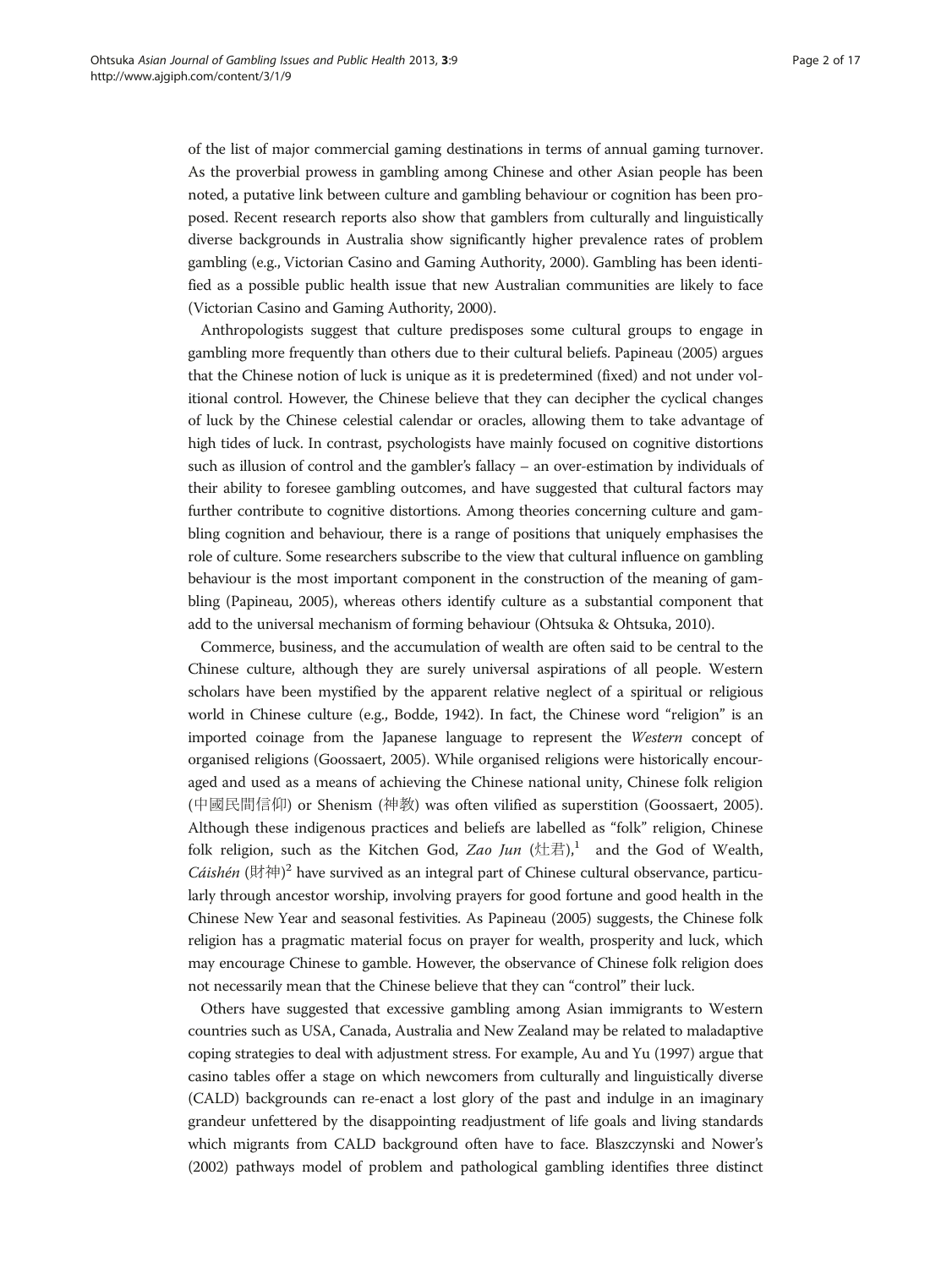groups among problem gamblers. The three groups go through distinctively different trajectories of problem gambling development. Interviewing treatment-seeking Chinese gamblers attending a self-help group, Chan and Ohtsuka [\(2011\)](#page-16-0) reported that the majority of problem gamblers in Hong Kong had started gambling in their family when they were young, and that they developed entrenched gambling habits by young adulthood. They also reported that Chinese problem gamblers often lack attachment to significant others (Chan & Ohtsuka, [2011](#page-16-0)). It has been suggested that emotionally vulnerable gamblers, either chronically depressed or anxious, are at risk because they may gamble to cope with depression or anxiety.

Anthropological field studies of Trobriand Islanders in Papua New Guinea in early years (Malinowski, [1954](#page-17-0)) and American professional baseball players (Gmelch, [2006](#page-16-0)) provide intriguing observations that rituals and cultural beliefs may be an attempt to regain primary control in a situation where little control over the outcome is possible. If this anthropological insight is applied to the context of modern commercial gaming, so-called cultural influence on gambling may also be related to gamblers' general sense of control over their lives. As Au and Yu ([1997](#page-16-0)) suggest, new immigrants may participate in gambling as a coping strategy, albeit a maladaptive one, to deal with adjustment stress during migration. Further, for some new migrants, loss of primary control may further contribute to the maintenance of cognitive distortions and superstitious beliefs. Casinos may also attract migrants from CALD backgrounds as "a safe haven" where they can participate in social activities with minimal language skills, and more importantly without fear of being harassed or treated poorly (cf., "Oasis" in Loughnan, Pierce, & Sagris-Desmond, [1998](#page-17-0)). The interview therefore includes questions regarding the gaming service expectation of CALD gamblers.

Psychologists in particular have been intrigued with cognition concomitant to gambling. Heavy gamblers and problem gamblers exhibit many different types of cognitive distortion (e.g., Delfabbro, [2004;](#page-16-0) Keren, [1994](#page-17-0)). Research suggests that the extent of such cognitive distortion is a risk factor of developing problem gambling (Ladoucer & Walker, [1998\)](#page-17-0). Since cognitive distortion leads to decision making errors that aggravate problem gambling, cognitive behavioural therapy that addresses faulty cognitions has been proposed as an effective method of problem gambling treatment (Ladoucer & Walker, [1998](#page-17-0)).

There are two positions as to the reason why gamblers develop such cognitive distortion. The majority of researchers subscribe to the view that cognitive distortion develops as people gamble heavily and that such "incorrect" cognition in turn encourage them to gamble more. The opposing view is that the consequences of prolonged gambling, such as financial losses and the loss of control over their gambling, necessitate people to justify their actions and behaviours using more and more elaborate explanations (Coventry, [2002\)](#page-16-0). Research of decision making processes reveals that a subjective observation of the data and heuristics, a short-cut of decision making, rather than an objective and methodical evaluation of the dataset, are frequently used in complex situations (e.g., Tversky & Kahneman, [1971](#page-17-0), [1974](#page-17-0)).

In conclusion, psychological research into gambling has focused on the role of gambling cognition: how cognitive distortions encourage gamblers to continue gambling. Of course, not all gamblers from the same cultural group necessarily follow the same gambling trajectory. While some gamblers lose control over their gambling quickly,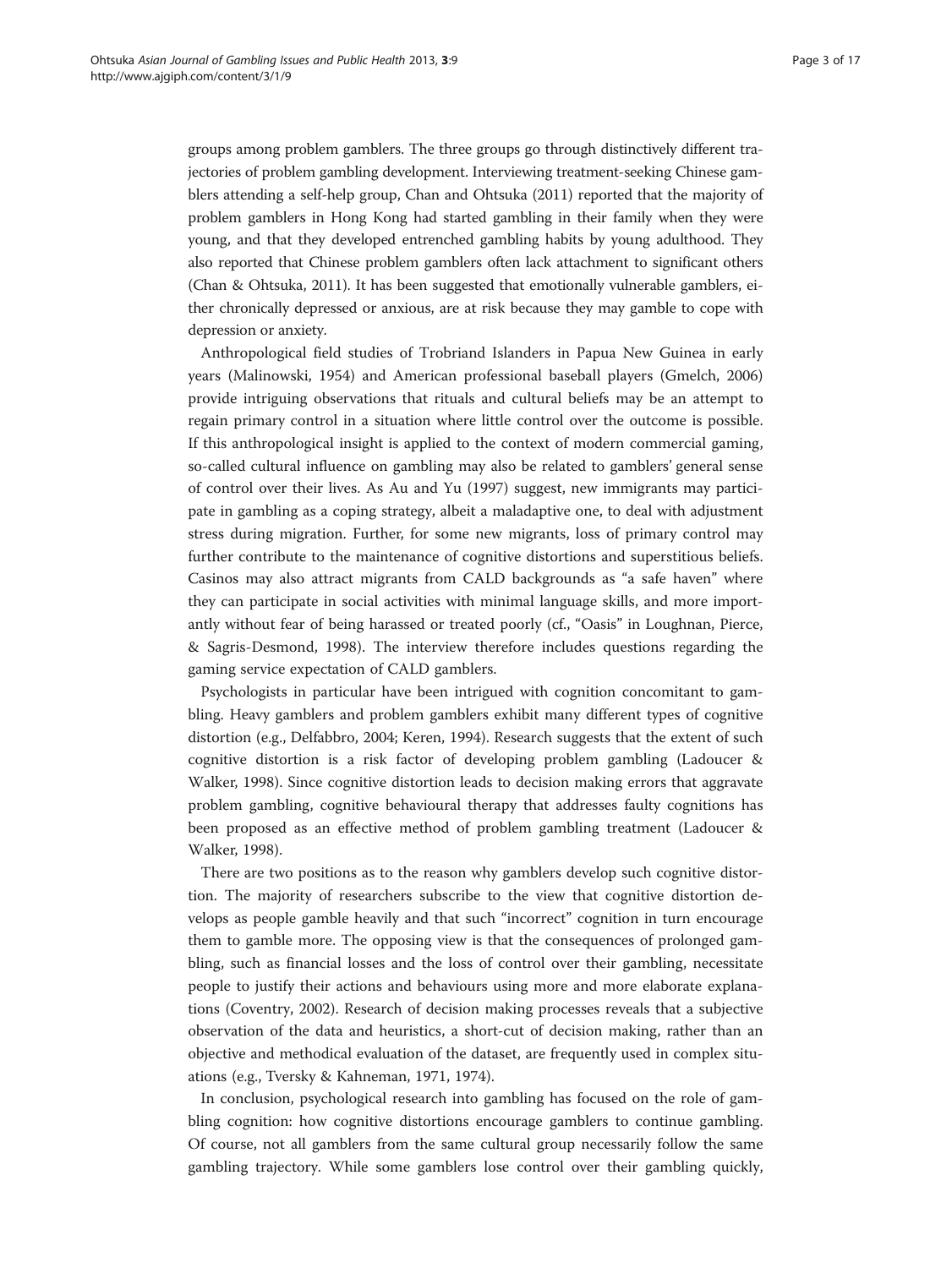others do not. Therefore, it is essential to investigate protective factors such as resilience as well as the risk factors of gambling.

This article aims to explore culture influences on gambling behaviour, focusing on subjective views of gamblers and types of different explanatory frameworks. Our previous research mainly focused on gamblers who participated in casino table games (Ohtsuka & Ohtsuka, [2010\)](#page-17-0). In this article, we have extended our research by interviewing recreational electronic gaming machine gamblers who frequent suburban gambling venues such as bars, hotels $3$  and social clubs.

#### Method

#### Participants

A total of 49 poker machine gamblers from CALD communities, 20 Chinese (7 Male, 13 Female, Age  $M = 46.8$  years,  $SD = 25.5$  years), 15 Vietnamese (10 Male, 5 Female, Age M = 34.0 years,  $SD = 9.0$  years) and 14 Greek (3 Male, 11 Female, Age  $M = 68.9$  years, Age  $SD = 6.53$  years) gamblers, were recruited for interviews at the electronic gaming machine venues (See Table [1](#page-5-0) for demographics). The participants were interviewed in languages of their choice (English, Mandarin, Cantonese, Vietnamese or Greek) in an atmosphere respectful of their social and cultural values.

#### Material

A semi-structured interview guide was developed to guide the interviews with gamblers from the three CALD communities (Chinese, Vietnamese, and Greek). Three CALD community groups were selected because a large number of these CALD community members live in Melbourne and represent CALD groups that migrated to Australia in different decades after WWII. The interview guide for poker machine gamblers from CALD communities was developed, taking into account of the findings from interviews with gaming venue employees and dimensions of the Cultural Competency Framework (Cross, Bazron, Dennis, & Isaacs, [1989](#page-16-0)).

#### Procedure

Research ethics approval was obtained from the Human Research Ethics Committee of Victoria University, Melbourne, Australia. Permission to interview poker machine gamblers at gaming venues was sought from venue managers in consultation with gaming industry representatives. Participants were recruited at gaming venues, and interviews were conducted within the gaming premises or in their vicinity. The interviews were conducted using a semi-structured format, but the interviewers were able to alter the order of questions if necessary. The interview questions focused on individuals' selfcontrol strategies, skill assessment, and their views about luck and winning. One of key aims was to explore their beliefs regarding luck and winning in gambling and about their capacity for self-control. In addition, the interviews explored self-control strategies used by poker machine gamblers from CALD backgrounds.

A team of bilingual Chinese and Vietnamese speaking interviewers were recruited to ensure linguistic and cultural competency. Interviewers were trained to ensure consistency across the interview process. The training and support also covered basics of cultural competence, the structure and development of the interview guide, pilot testing of the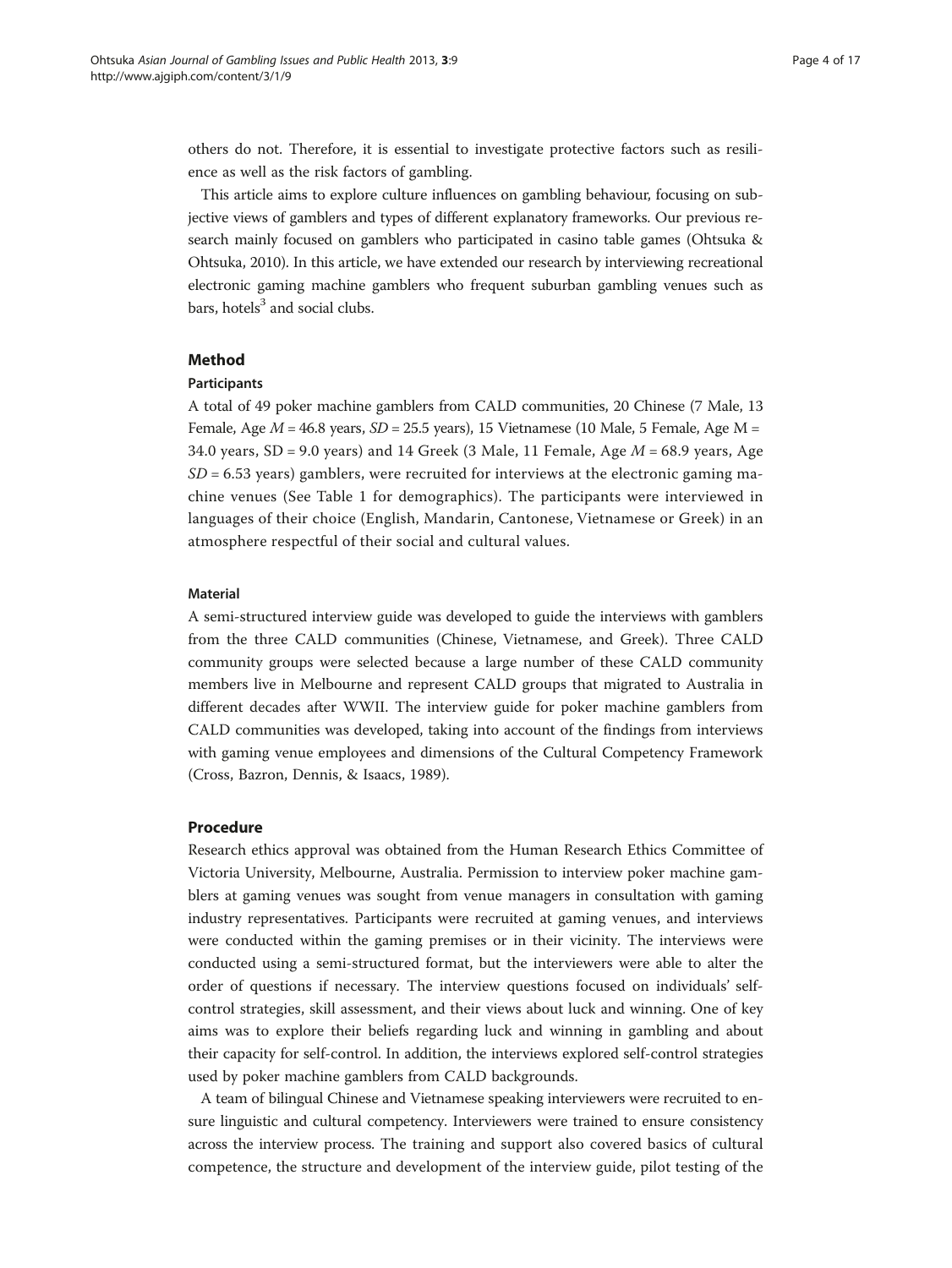| Pseudonym | <b>Background</b>  | Place of birth | Age     | Sex    | <b>Marital status</b> | <b>Educatin</b>  | Language                      | Occupation             |
|-----------|--------------------|----------------|---------|--------|-----------------------|------------------|-------------------------------|------------------------|
| Miles     | Chinese            | China          | 25      | Male   | Single                | Tertiary         | Mandarin                      | Postgrad Student       |
| Yvonne    | Chinese            | China          | 26      | Female | Single                | Tertiary         | Mandarin                      | trainee CPA            |
| Kylie     | Chinese            | Malaysia       | 21      | Female | Single                | Secondary        | Chinese                       | Student                |
| Ernie     | Chinese            | China          | 24      | Male   | Single                | Tertiary         | Chinese                       | Graduate Student       |
| Ceclia    | Chinese            | China          | 24      | Female | Single                | Tertiary         | Chinese                       | Graduate Student       |
| Imogen    | Chinese            | China          | 89      | Female | Widowed               | Primary          | Cantonese                     | Retired housewife      |
| Louise    | Chinese            | China          | 83      | Female | Widowed               | Primary          | Cantonese                     | Retired housewife      |
| Katherine | Chinese            | Hong Kong      | 87      | Female | Widowed               | Tertiary         | Mandarin/Cantonese            | Retired teacher        |
| Rachel    | Chinese            | Australia      | 92      | Female | Widowed               | Secondary        | English/Cantonese             | Retired secretary      |
| George    | Chinese            | China          | 76      | Male   | Married               | Tertiary         | English/Chinese               | Retired engineer       |
| Jim       | Chinese            | China          | 40      | Male   | Single                | Tertiary         | Mandarin                      | Manufacturer/Processor |
| Lenny     | Chinese            | China          | 31      | Male   | Married               | Tertiary         | Mandarin                      | Unknown                |
| Bo        | Chinese            | China          | 28      | Male   | Single                | Tertiary         | Mandarin                      | IT professional        |
| Mary      | Chinese            | China          | 27      | Female | Single                | Tertiary         | Mandarin                      | Admin officer          |
| Carmel    | Chinese            | China          | 64      | Female | Married               | Secondary        | Mandarin                      | <b>Retired Nurse</b>   |
| Daphne    | Chinese            | China          | Unknown | Female | Unknown               | Tertiary         | Mandarin                      | Business woman         |
| Amanda    | Chinese            | China          | 48      | Female | Married               | Secondary        | Mandarin                      | <b>Business owner</b>  |
| Charlie   | Chinese            | China          | 25      | Male   | Single                | Tertiary         | Mandarin                      | Student                |
| Iris      | Chinese            | China          | 50      | Female | Divorced              | Secondary        | Mandarin                      | Student                |
| Amy       | Chinese            | China          | 30      | Female | Married               | Tertiary         | Mandarin                      | Unknown                |
| Lyn       | Chinese Vietnamese | Australia      | 20      | Female | Single                | some uni studies | Cantonese                     | Student                |
| Fred      | Chinese Vietnamese | Vietnam        | 34      | Male   | Single                | Tertiary         | Cantonese/Vietnamese          | Hospitality            |
| Pam       | Chinese Vietnamese | Vietnam        | 39      | Female | Married               | Secondary        | Mandarin/Cantonese/Vietnamese | Hospitality            |
| Bill      | Vietnamese         | Vietnam        | 45      | Male   | Married               | Graduate         | Vietnamese/English            | <b>Business</b>        |

<span id="page-5-0"></span>Table 1 Basic demographics of interview participants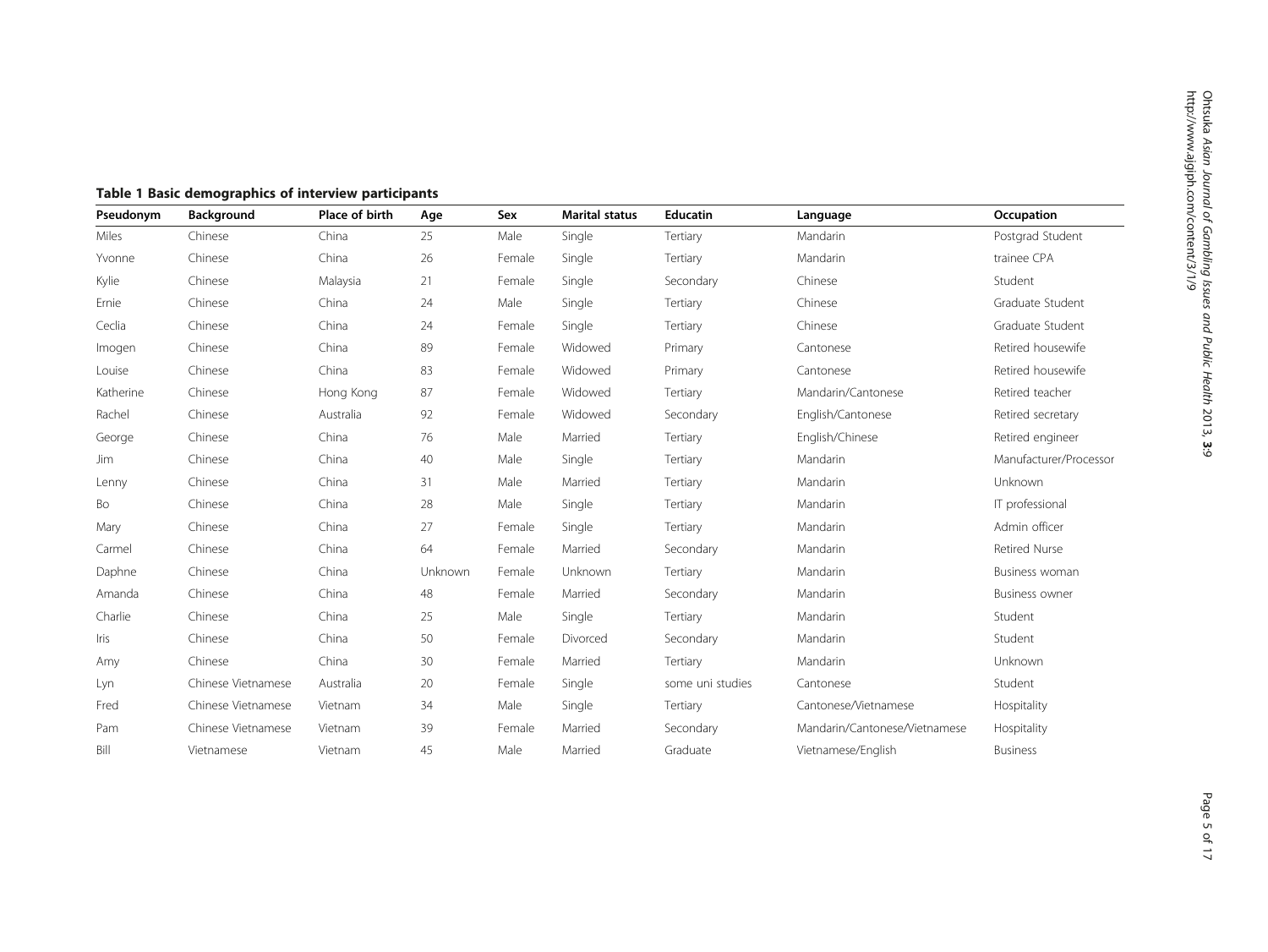## Table 1 Basic demographics of interview participants (Continued)

| Tom     | Vietnamese         | Vietnam   | 43 | Male   | Single   | Secondary           | Vietnamese                 | Baker                      |
|---------|--------------------|-----------|----|--------|----------|---------------------|----------------------------|----------------------------|
| Dan     | Vietnamese         | Vietnam   | 48 | Male   | Divorced | Unknown             | Vietnamese                 | Unknown                    |
| Sam     | Vietnamese         | Vietnam   | 41 | Male   | Single   | Unknown             | Vietnamese                 | Fruit picker               |
| Zac     | Chinese Vietnamese | Vietnam   | 47 | Male   | Married  | Secondary           | Vietnamese/Cantonese       | Student                    |
| Tim     | Vietnamese         | Vietnam   | 34 | Male   | Single   | some uni studies    | Vietnamese                 | Forklift Driver            |
| Aaron   | Vietnamese         | Vietnam   | 28 | Male   | Single   | Primary             | Vietnamese                 | Technician                 |
| Helen   | Vietnamese         | Australia | 21 | Female | Single   | Secondary           | Vietnamese/English         | Student                    |
| Natalie | Vietnamese         | Vietnam   | 25 | Female | Single   | Tertiary            | Vietnamese                 | Orthoptist                 |
| Henry   | Vietnamese         | Vietnam   | 29 | Male   | Married  | Secondary           | Vietnamese                 | Logistics                  |
| Steve   | Vietnamese         | Vietnam   | 29 | Male   | Single   | Secondary           | Vietnamese/Chinese/English | Forklift Driver            |
| Thuy    | Vietnamese         | Vietnam   | 27 | Female | Married  | Tertiary            | Vietnamese/English         | Travel consultant          |
| Irini   | Greek              | Greece    | 78 | Female | Married  | Primary             | Greek                      | Retired housewife          |
| Kiri    | Greek              | Greece    | 74 | Female | Married  | Tertiary            | Greek/English              | Retired housewife          |
| Sia     | Greek              | Greece    | 73 | Female | Widowed  | Secondary           | Greek/English              | Retired secretary          |
| Ana     | Greek              | Greece    | 73 | Female | Divorced | Secondary           | Greek/English              | Retired translator         |
| Rania   | Greek              | Greece    | 73 | Female | Widowed  | no formal education | Greek                      | Retired hospitality worker |
| Tony    | Greek              | Greece    | 61 | Male   | Married  | Secondary           | Greek/English              | Retiree                    |
| Tasia   | Greek              | Greece    | 55 | Female | Widowed  | some primary        | Greek                      | Retired housewife          |
| Helen   | Greek              | Greece    | 69 | Female | Widowed  | Primary             | Greek                      | Retired housewife          |
| Sophia  | Greek              | Greece    | 63 | Female | Divorced | Primary             | Greek                      | Retired housewife          |
| Peter   | Greek              | Greece    | 69 | Male   | Married  | Primary             | Greek                      | Retiree                    |
| John    | Greek              | Eqypt     | 76 | Male   | Married  | Tertiary            | Greek                      | Retiree                    |
| Jenny   | Greek              | Greece    | 62 | Female | Married  | Primary             | Greek                      | Retired housewife          |
| Carol   | Greek              | Greece    | 74 | Female | Married  | no formal education | Greek                      | Retired housewife          |
| Vicki   | Greek              | Greece    | 64 | Female | Married  | Primary             | Greek                      | Retired housewife          |
|         |                    |           |    |        |          |                     |                            |                            |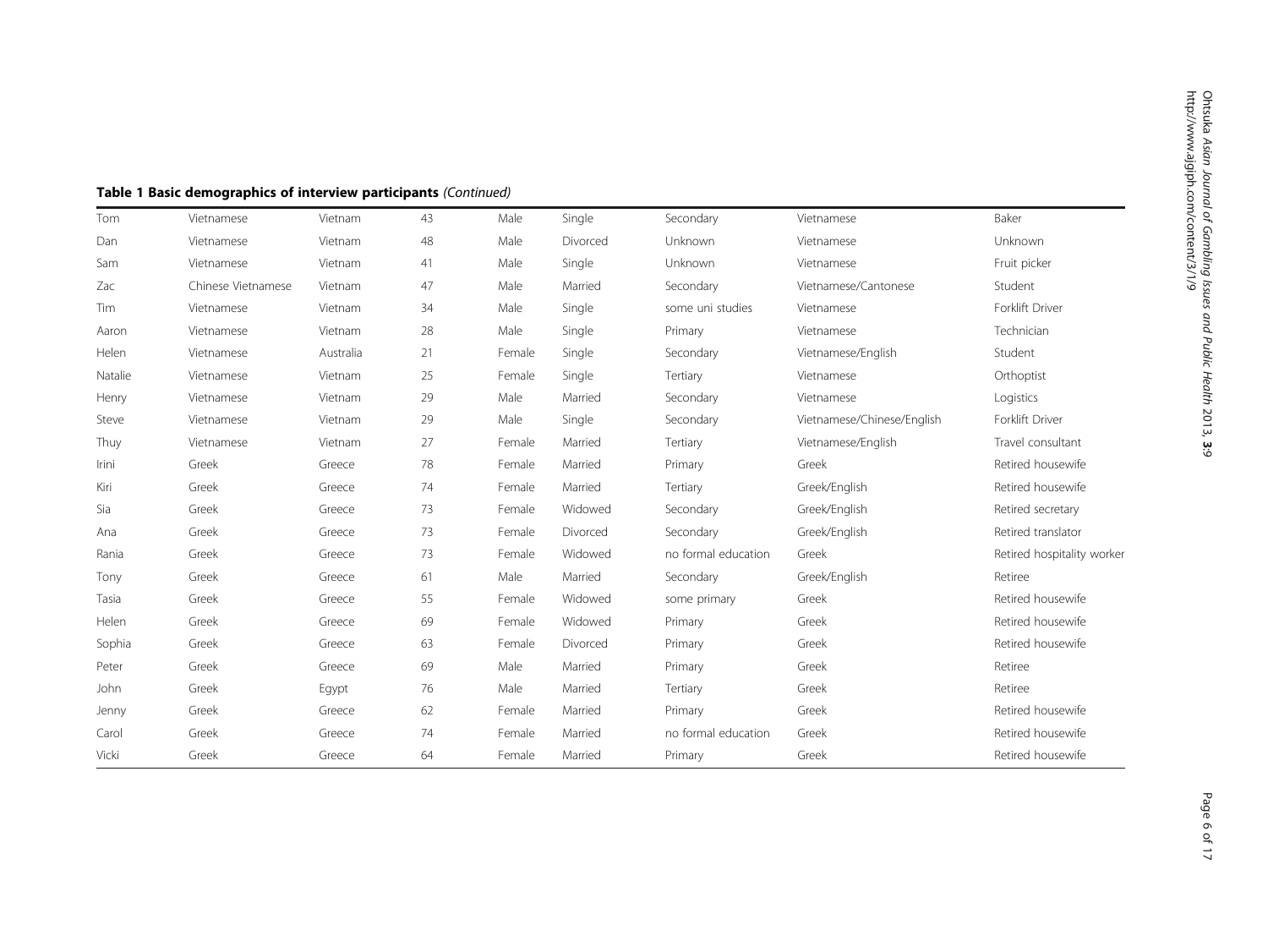interview guide and feedback, and ongoing support during the interview data gathering process.

#### Findings

Transcribed interviews were carefully examined to highlight keywords and concepts. Matrix tables were used to identify common themes and memorable experiences regarding gambling experience and development reported by the interviewees.

#### Themes identified in poker machine player interviews

Many poker machine players interviewed in the study claimed that the main reason they gambled was to relieve boredom or as a social activity they can do with their friends.

For example, to the question, "Why do you play poker machines?" Rachel (a 92 year old, Chinese female) said: "It is for entertainment, to have something to do with friends, at the same time to fill free time and relieve boredom" as it is a means to "be around people" and participate in social activities. Many poker machine players stated that they gamble on poker machines as a social activity to kill time or to be around people. This view of poker machine playing as a social activity is common among mature poker machine players as well as young ones. They agreed that playing poker machines was a way of killing time and having a bit of fun. For example, Katherine (an 87 year old, Chinese female) said: "It is to pass the time, and to do something in order to have fun. I am 87, I am waiting to die." A similar view was expressed by another mature poker machine player, Louise (an 83 year old, Chinese female): "I am old and lonely. I do not have much to do, but I cannot sit at home the whole day, I'd go mad. To play poker machines is to pass the time." Another older player, Imogen (an 89 year old Chinese female) cited both coping with boredom and a way of socializing as reasons: "I am 89 years old; I have lots of time to fill, so I come here with friends. I do not have much money, but that does not matter."

These four elderly Chinese women had similar reasons for poker machine gambling. They are retired or widowed housewives who completed secondary education or lower. All cited neither monetary gain nor excitement as a reason for poker machine playing. Rather, they played pokies to deal with boredom or as a means to maintain social interaction with friends. For these women, playing poker machines is a social activity that they enjoy and is possibly one of a few excuses for them to go out and socialise. Elderly women of their generation, who were born in China before migrating to Australia, grew up in a society that expected women to look after their family and children as full-time house makers. After their adult children had left their care a long time ago, and for some women, after their husbands passed away, recreational gambling became a way to be socially engaged and to cope with loneliness and the monotony of daily life in retirement.

In contrast to the Chinese elderly women, some male gamblers played poker machines for different reasons. Their main motivation was the thrill and the excitement of winning, enjoying the feeling of control and aiming for financial gain. Male poker machine gamblers interviewed regardless of age or nationality, shared similar reasons for gambling: a quest for excitement and monetary gain. Fred (a 34 year old, Chinese-Vietnamese male) said: "It's not about how much you win or whatever. It's hard to win but when you win, it's a good feeling! Achievement! Yes, achievement, exactly.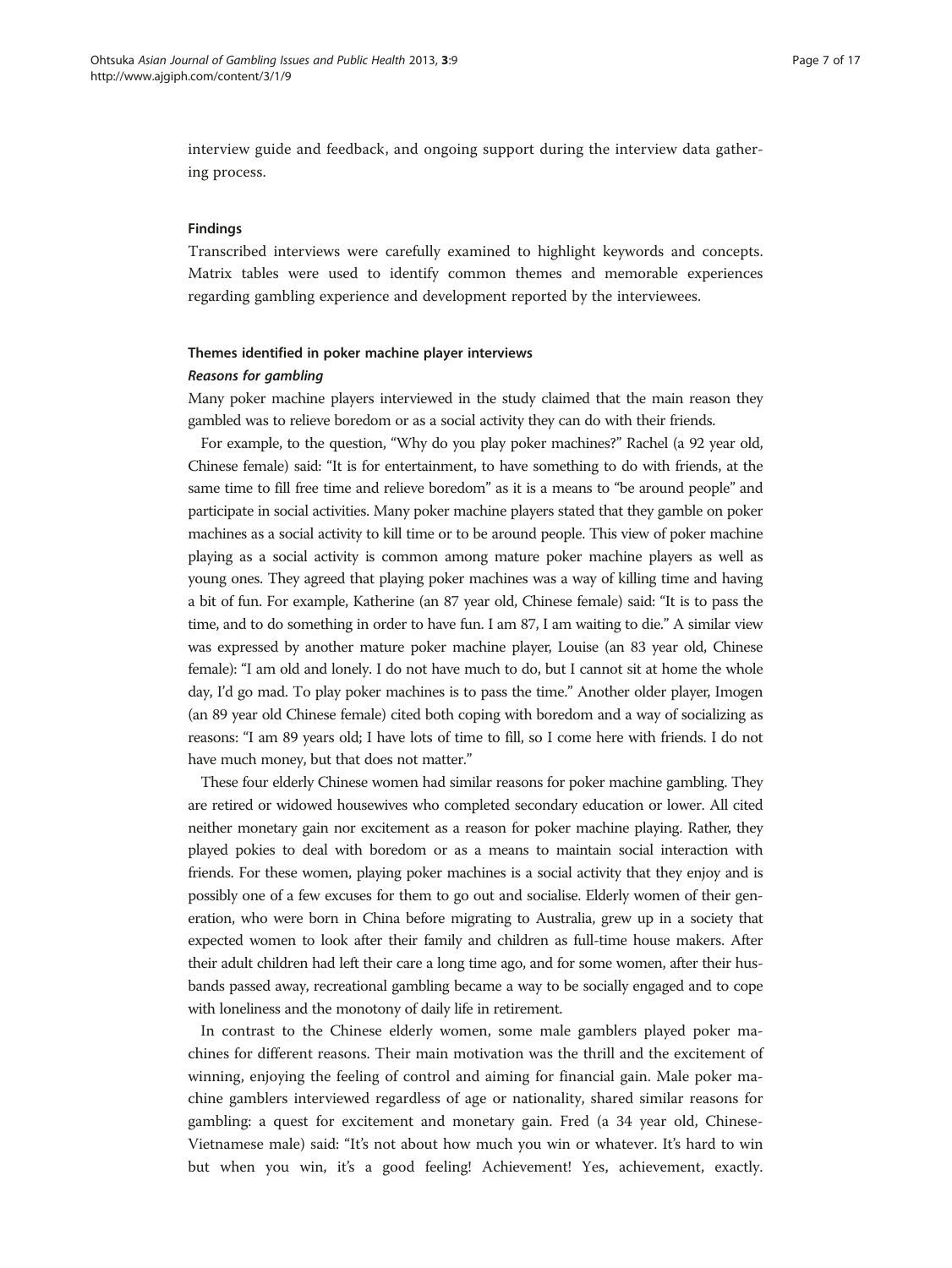Especially, when you win a jackpot." Sam (a 41 year old, Vietnamese male) believes that the attraction of poker machine gambling is the intense and nervous excitement associated with getting free spins. Free spins, which occur randomly during poker machine playing, allow poker machine players to gamble further without increasing their bets, and offer a chance to win back their money. Sam's testimony validates Walker's [\(2004](#page-17-0)) observations of the role of the Bonus Feature on a "high volatility" poker machine, Queen of the Nile. Although free spins are not monetary payouts, they are the next best thing - a chance to win money.

Tim (a 34 years old, Vietnamese male) plays poker machines to win money. He says: "... My salary, after paying expenses, I only got about over a hundred dollars left. There is not much I can do with it. But if I bring it in here (poker machine venue), I would have a chance to raise it to a couple of hundreds and with the winning I could buy this and that."

Rather than playing poker machines for a way to pass time or for social interaction with friends, as was the case for the women, these men seem to be motivated by a desire to win. Both Fred and Sam relish the sense of achievement in winning money or obtaining free spins.

#### Gambler's fallacy as a metaphor of life

Peter (a 69 year old, Greek male) believes that, because he has not won most of the time he has gambled on poker machines, the house owes him a win. He is convinced that the odds would dictate that it is about time for him to win. Peter says: "I have lost yesterday, I have lost today, so tomorrow it must be my turn to win, it must be my turn to win soon, I can't lose again can I?" His comment, however, is a typical example of the gambler's fallacy, disregarding the fact that each spin of a poker machine is an independent occurrence of a new event. His win probability remains the same – a very small one, throughout his playing session. Gambler's fallacy often represents a metaphor of hope for working class gamblers. Gamblers believe that tough life and a spell of bad luck will eventually be compensated with a spell of good luck and fortune in the future (Ohtsuka & Ohtsuka, [2010](#page-17-0)).

#### Luck and skill/luck and winning

Most poker machine players define luck as playing the right poker machine when it pays out. Conversely, bad luck is when, despite many spins on the poker machine, the credit point balance just plummets. Luck therefore rewards poker machine gamblers for choosing the machine which is about to pay out. Regardless of the difference in gambling experience or history, most poker machine gamblers agree that skill is irrelevant to *playing* poker machines.

However, Natalie (a 25 year old, Vietnamese female), who is a poker machine aficionado with seven years of experience, believes that experience and skill matter in selecting poker machines that are about to pay out, and in deciding when to swap machines. In fact, poker machine players are found to play poker machines strategically (Walker, [2001, 2004](#page-17-0)) and they can tell the differences between "tight" and "loose" EGMs (Dixon, Fugelsang, MacLaren, & Harrigan, [2012\)](#page-16-0). Their strategy mainly focuses on deciding when to move on to the next slot machine as they normally do not stay at the same poker machine for an entire playing session. In fact, it is normal for players to switch poker machines frequently. Poker machine players try to test a poker machine by playing for a short time to see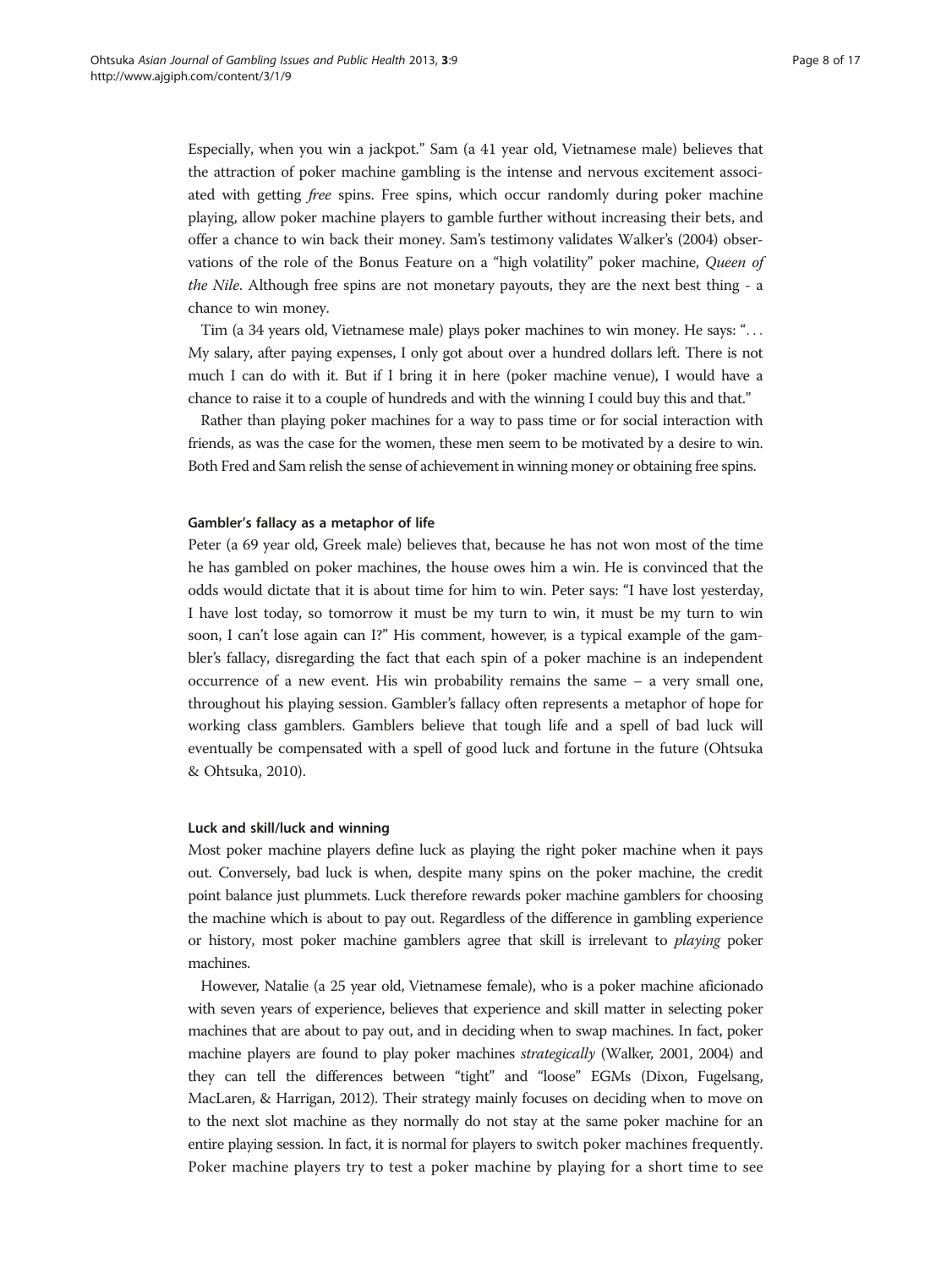what happens. If it does not pay out, they will move on to another machine or stay, depending on the player's style. If it pays out or the credit balance starts increasing, the player may stay on until a spell of good luck runs out. Interestingly, regular poker machine players interviewed rejected the naive view that a poker machine which has not paid out for a while is more likely to pay out in the near future.

#### Amounts of money spent during a typical gambling session

Many of the participants were not spending large sums of money during typical gambling sessions. The reasons for this were twofold; some did not spend vast amounts because they did not have much money to spend. For example, old-age pensioners with a fixed income do not have a lot of money to gamble on poker machines. Often, these mature players were not familiar with available jackpots and choices for poker machine playing. These players normally spend only about \$10 - \$20 per session. It does not matter whether they win or lose because they play poker machines in order to go out, maintain an active life, and socialise with their friends. For example: Rachel (a 92 year old, Chinese female).

Interviewer: "How much do you spend on pokies?" Rachel: "I do not know exactly, maybe just a few dollars" Interviewer: "Any jackpots available?" Rachel: "Yes, I think so." Interviewer: "You know that there are lines, how did you play?" Rachel: "I chose 1 cent, 2 cents and 5 cents." Interviewer: How many lines do you play? Rachel: "Oh, that's all depends which machine I was on." Interviewer: "Do you change machines?" Rachel: "Yes, I do."

Rachel was not particularly interested in winning on the electronic gaming machines. She only spends a few dollars during the session. Rather, she plays for social reasons rather than for money. She stops playing poker machines when she has finished spending her money. It is unlikely that Rachel will develop a gambling problem as her main drive for playing poker machines is to cope with boredom.

Sophia (a 63 year old Greek woman) also plays poker machines to kill time.

Sophia: "Yeah, and I would never leave a bill unpaid."

Interviewer: "Yeah, okay and you were telling me that you play once you paid all bills and expenses...."

Sophia: "I play 1 cent machine with 25 bets, so you're playing 25 cents (on a 1 cent machine), or you could be playing 30 cents, or 20 cents. These are the sorts I play, and I never play high bets, because I play so I can pass the time."

These female poker machine players are retirees who live on their own, and gamble only for small amounts of money on low denomination poker machines so that the modest outlay can last long enough to kill time.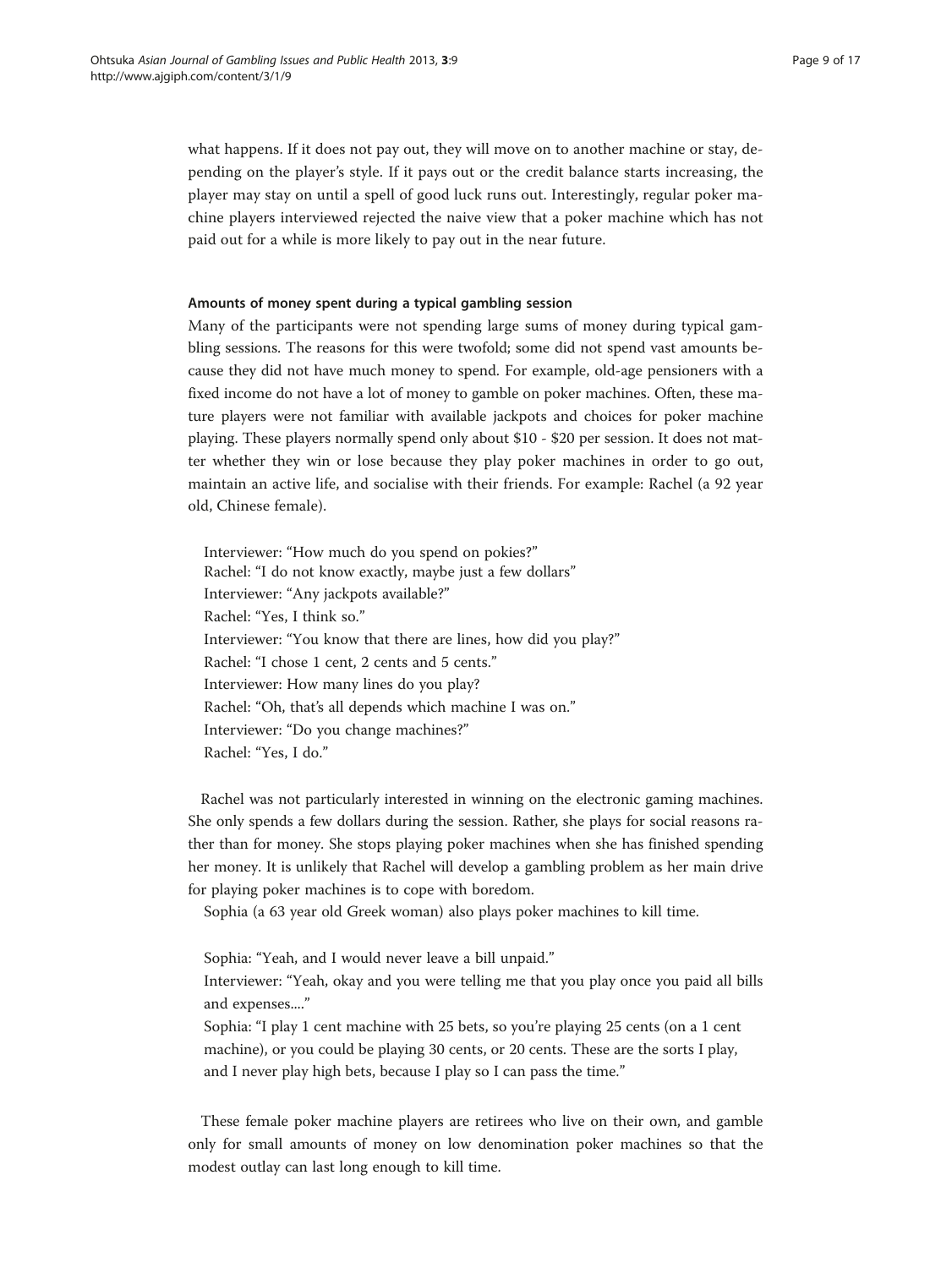Low denomination poker machines such as 2 cent machines proved to be very popular among the regular poker machine gamblers interviewed in this research project. Both young and old regular players prefer to play on low cost poker machines as a strategy to limit their total gambling expenditure. Even if players play the total lines, bets per spin remain relatively small (e.g., you bet only 40 cents if you play 20 lines on a 2 cent machine.) The following example shows that not only mature players but also young players play poker machines for fun, often without caring particularly whether or not they win or lose.

Kylie is a 21 year old woman from Malaysian-Chinese background with a university degree.

Interviewer: "Was any jackpot available?" Kylie: "I think so."

Interviewer: "You know there are lines, how do you play?"

Kylie: "Um, I do not know. I just put some coins and pressing away the button. I do not really know anything about poker machines. We were there just to have some fun." Interviewer: "When the money ran out, do you get more out of an Automatic Teller Machine (ATM)?"

Kylie: "No, I do not."

Interviewer: "Did you win or lose? "

Kylie: "Of course, I lose. But, that is not why we were there; it is not about winning or losing. We were having fun, and we also watch others play."

Kylie believes that she is likely to lose money when she plays poker machines. These are not the words of someone expecting to win and win big whilst playing the machines. Rather Kylie says she only plays for fun and does not know much about poker machines.

However, others bet large sums of money regularly on pokies. These poker machine gamblers could potentially develop problem gambling as they spend relatively large sums of money in the long run. They play electronic gaming machines, not just to pass the time or for social reasons, but because they believe they can win.

Interviewer: "So when you played yesterday, how much did you spend?" Voula (a 62 year old, Greek female): "I spent \$150 yesterday, yeah." Interviewer: "And is that typical to other visits as well?" Voula: "I sometimes spend more, if my husband is here."

Voula spends a larger amount of money on each visit than the Chinese elderly women interviewed who only spend small amounts on each visit. Peter (a 69 years old, Greek male) gambles a lot of money each time he visits the venue and confesses that he sometimes stakes winnings straight back into the poker machine and loses some of his winnings. This is a worrying risk factor of problem gambling.

Peter: "Very rarely. I have won, I have won, and it's very rarely that I have won, but about 8 years ago I won about two thousand and something dollars, and there has been two other times that I have won \$700. On other occasions, \$300, \$250, or \$100, I win those small amounts often but the problem is I keep on playing that so I end up losing it."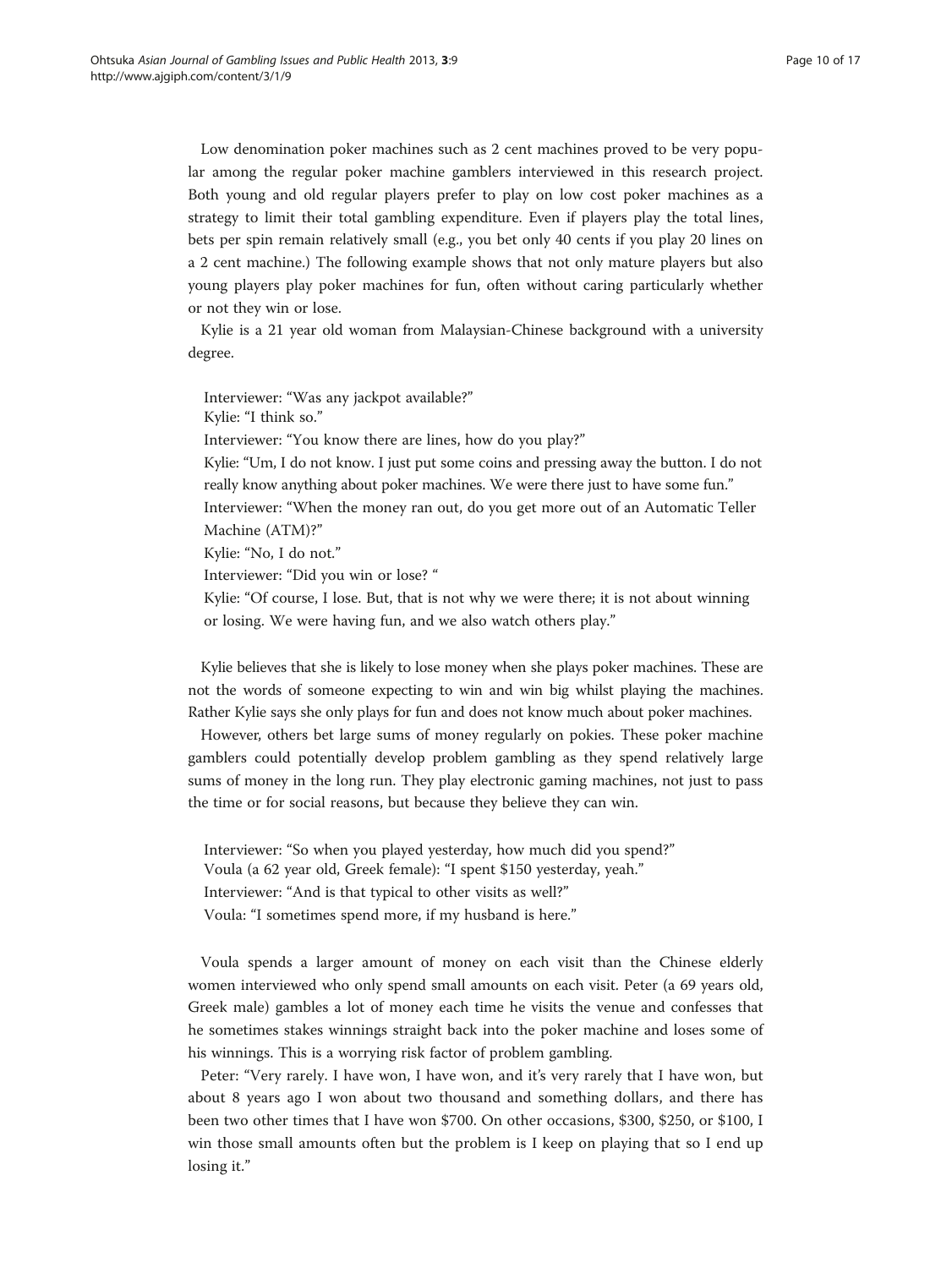Interviewer: "You put it back into the machine."

Peter: "If I do not win a big amount at the beginning, unless I win a big amount so that I can keep some of it to go and buy something, I can't buy anything substantial. So I will keep on playing it; so (if) it's 100 or 200 dollars, I will keep on playing it," Interviewer: "And on the occasion when you won \$2,000, what did you do?" Peter: "The 2,000 dollars I kept it, but the next day I went and played \$200, the day after another \$200, and say, about \$1,000 I used to buy some stuff, to give to my wife, and the remaining I lost again to the pokies."

Natalie (a 25 year old, Vietnamese female) explains how experience works in poker machine gambling:

Interviewer: "Do you think skills matter in playing pokies?"

Natalie: "It does. My boyfriend has more experience in pokies (which is longer than her seven years of experience) and he seems to know. Everytime we have a win, he can. He'll know what to gamble and what patterns will come out. He has gone more (than we do), not just black or red, but he knows how to do suits as well and usually gets them."

Interviewer: "Could you become a better at playing poker machines? If so, how?" Natalie: "Umm... Yes, I guess you just need to know what to bet and things." Interviewer: "So is that experience, do you think?"

Natalie: "Maybe. A bit more than that. I guess it's a bit of luck and experience."

Two mature Greeks and one young Vietnamese poker machine player, all with extensive experience, revealed knowledge of how poker machines work, of available options for players, and likely game behaviours. Nonetheless, they also showed a higher risk profile for developing problem gambling because they gambled more frequently with larger outlays. They were familiar with types of jackpots available and when they have a better chance to win them. They were more confident overall in playing poker machines and believed that they should eventually win a jackpot. While good knowledge of gaming products are helpful for making right choices, it is known that recall of gambling experience may not always be objective. Since gamblers recall wins more readily than losses, they may overestimate frequencies or amounts of poker machine winnings.

#### Self assessment of skill of poker machine players

Some poker machine players gamble by simply pressing the button and waiting for the outcome. They openly admit that they do not really know how to play. They randomly chose a poker machine and test their luck. They seem to be less concerned about moving to another poker machine. They play until their money runs out or their friends decide to move. This subtype of social gamblers ("Followers" according to Ohtsuka & Ohtsuka, [2010\)](#page-17-0) do not believe that skill matters in playing pokies. If they win, they are lucky; conversely, if they don't win, it was not their lucky day.

Irini (a 75 year old, Greek female): "No, I do not know. Some women say they know how to. They say press certain buttons, do certain tricks, but I don't know anything. I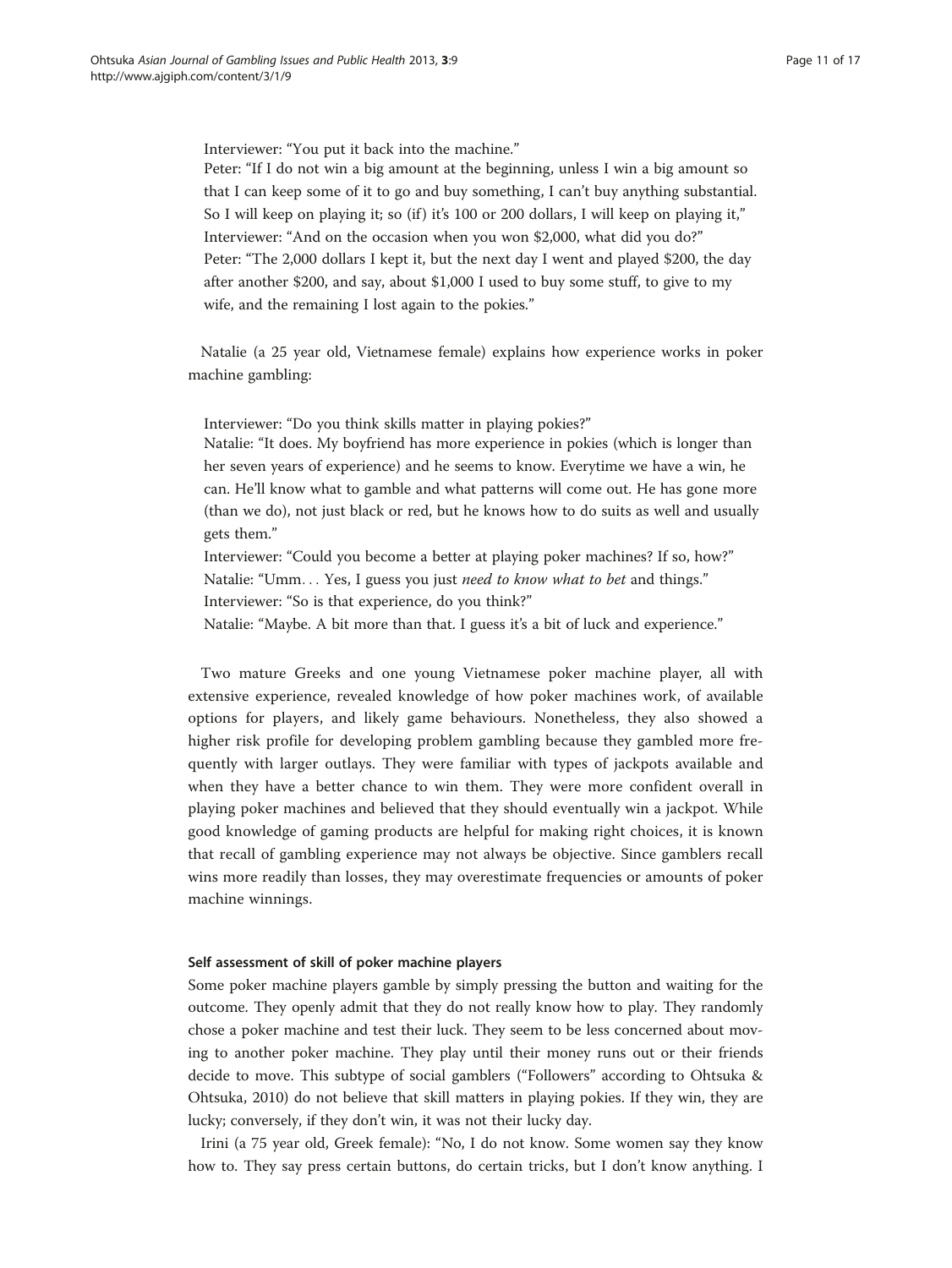simply play, but I know that I will lose. But I say it would cost me twenty dollars to go out with a friend to eat and have a drink. I enjoy it so I go."

Interviewer: "Do you believe that the more you play, the better you would become at playing pokies?"

Irini: "No, I don't think so. Not at all. I would get worse. The more involved I'll be in playing pokies, the more often I would want to play, and I'll become...(a problem gambler). I would lose all my money." Interviewer: "So you do not believe that the more you play, the more skill you acquire ..."

Irini: (Laughs) "No, no."

Sophia (a 63 year old, Greek female) agrees that no skill is required in playing poker machines.

Interviewer: "... Do you believe if you could improve your play by practice? Do you think players could improve their skill if they play often?" Sophia: "I don't believe any skill is involved in playing the game."

Both Greek women, each of whom had completed only basic formal education, were skeptical of the idea that they could win on poker machines by acquiring skill. They did not think that skill has anything to do with the outcome of poker machine plays.

#### Skill orientation of poker machine playing and luck as positive emotion

Other players, who classify themselves as "beginners," believe that both luck and skill matter in poker machine playing. For example, Kylie (a 21 year old, Chinese female) is hopeful to improve her poker machine playing skills to become a better player.

Interviewer: "Do you think skill matters?" Kylie: "Yes, skill definitely matters." Interviewer: "Could you become better at playing poker machines? If so, how?" Kylie: "I could become better at playing poker machines, if I know more about the rules of how to play, such as minimum bet I can put in, how much to bet each time and so on." Interviewer: "What is your view about 'luck'? Kylie: "Luck is very important." Interviewer: "Is luck related to winning or losing? Please explain".

Kylie: "Luck is not necessary related to winning or losing. When things go your way that is luck. It is about feeling good and unexpected (good) things happen to you." Interviewer: Do you know how to win when playing poker machines?

Kylie: "Well, I think by putting more money into the machine and relying on luck."

An experienced player, Natalie (a 25 year old, Vietnamese female), who plays poker machines when she feels lucky, agrees that she can be more confident if she has more money to play with as she can try other machines. Natalie says that persistence sometimes pays but sometimes ends up spending all her money.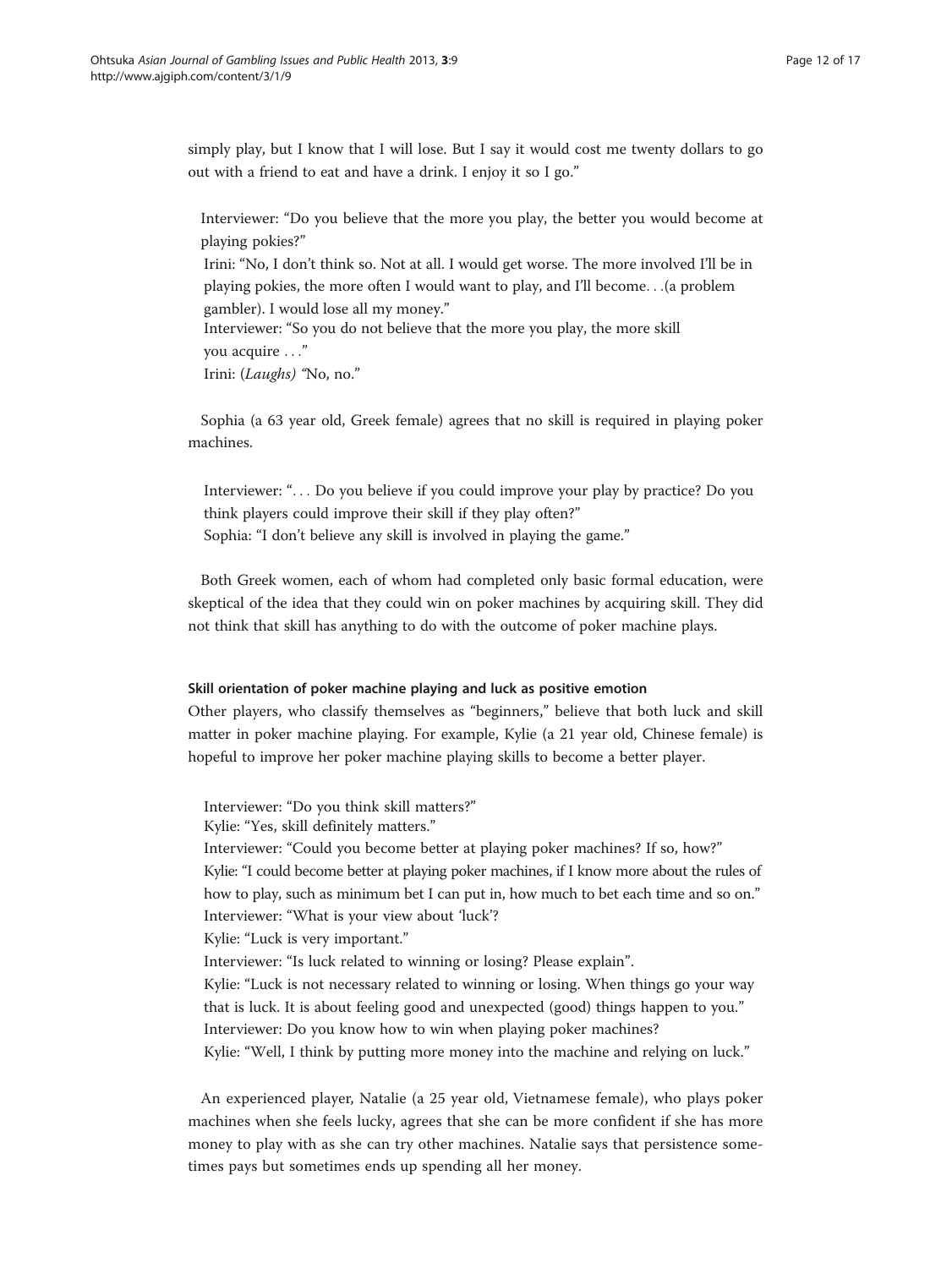#### Application of "probability" theory in poker machine playing, skill orientation

Yvonne (a 26 year old Chinese female), who considers herself as an average player who loses most of the time but sometimes wins, claims that she has been winning more money since her uncle showed her a probability method to work out which poker machine is likely to pay out.

Interviewer: "Do you think skill matters?" Yvonne: "Of course, it does". Interviewer: "How could you improve your skill?" Yvonne: "Just like what I told you before, it is the theory of probability. I think that my skill has improved since last year when my uncle showed me his way of playing poker machines by applying probability theory." Interviewer: "What is your uncle's probability theory?" Yvonne: "Basically, you first use a smaller amount of money, put it in many machines, let them run at least 10 times, then you will feel one of them will give money out. You then put more money in that machine. It works! He always wins. That is what he worked out from years playing in China." Interviewer: "What did you mean by 'feel'? How do you 'feel' the machine?" Yvonne: "That is probability. After the initial trials of more than 10 spins, the poker machine that has not given out any money is bound to give out money. That is what I mean by probability. That makes sense." Interviewer: "Um... So are you getting better at playing poker machines since he showed you his method? " Yvonne: "Yes, I have been winning now and then."

Both players are female university students from a Chinese background. Yet they believed that playing the odds right would enable them to win on poker machines. In this example, a statistical jargon gives an aura of authenticity. Although her "law of prob $ability"$  is more convoluted than Peter's theory, it is nonetheless a gambler's fallacy because the historical analysis of spins in the past cannot improve prediction of the future outcomes of random spins. False cognition such as Gambler's fallacy is a risk factor of problem gambling (Walker, [1992\)](#page-17-0). If gamblers believe that a poker machine will pay out soon if it has not paid out for a while, they are more likely to gamble persistently on the false assumption of an imminent payout. In fact, a high level of interest in games and the system is found to be a risk factor of problem gambling among young people (Moore & Ohtsuka, [1999](#page-17-0), [2000](#page-17-0)). Compared to older poker machine gamblers with little education beyond primary school, younger poker machine players who believe that they can improve their odds of winning by skill and the application of a "system" may be more vulnerable to develop illusion of control beliefs due to their confidence in their intelligence and skills

#### Control strategies of electronic gaming machine players

Most poker machine players were confident about their abilities to control their gambling within a budget. Strategies often mentioned were to bring a set amount of cash for a playing session, leaving ATM cards at home, limiting the playing time by other activities such as having a dinner, or a drink with friends. Some respondents reported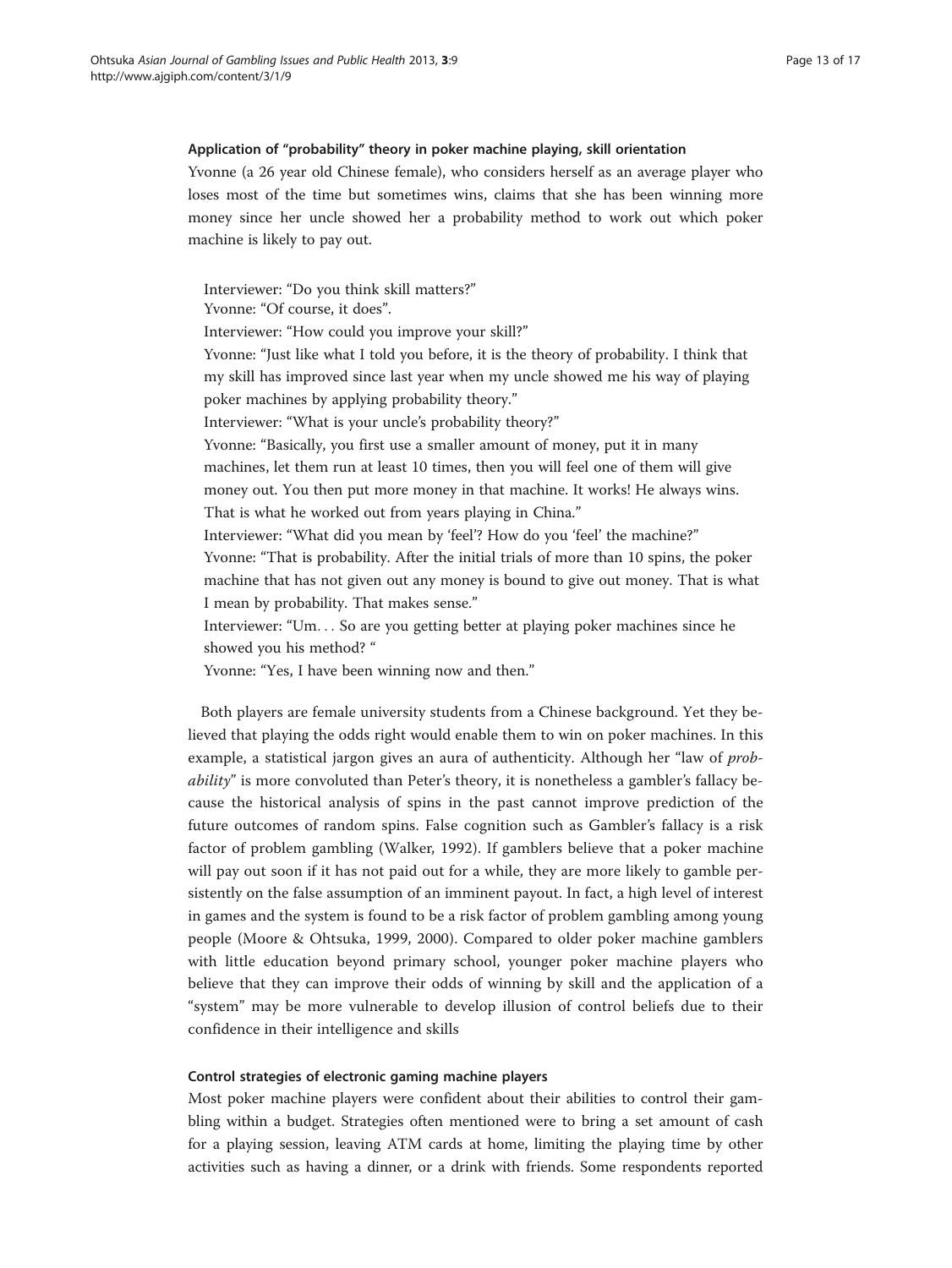that they go to play electronic gaming machines with friends or family members. Some players only go to gamble when they are in good mood, happy and calm. Zac (a 47 years old, Vietnamese male) only goes to play when he is happy. His strategy to play pokies well is: "To stay calm and relaxed. You should not get upset, get angry or frustrated because more you do, the worse it gets. The more frustrated, the more you lose." Sam (a 41 years old, Vietnamese male) recalls his past gambling problem as being in a state of "boiled blood." Pam (a 39 years old, Vietnamese female) is philosophical about her prospect of winning pokies: "I am not a lucky person and that is why I don't win money." She believes that the more badly you want to win, the more you lose money in pokies.

Views on the ATMs at the poker machine venues were mostly negative. Whereas some considered ready access to an ATM to be desirable for convenience such as obtaining funds for dining, most respondents recognised potential problems in the repeated use of the ATMs for obtaining gambling funds. One interviewee believed that problem gamblers would not be deterred by drawing funds regardless of how far an ATM is located from a gaming venue.

#### Views on gaming customer service needs: What they want from gaming venue staff

Friendly customer service was often mentioned by poker machine players as a reason for going back to the same gaming venue, followed by the quality of food and drinks at the bar or restaurant at the venue. Many mentioned being greeted with a smile by the venue staff, small talk, and personal acknowledgement, such as being recognised by the venue staff, as very important factors for them in selecting a gaming venue. Nonetheless, it was a consensus among interviewees that friendliness by the venue staff should remain professional. They welcome small talk but do not expect overly intrusive interaction with the venue staff. Community-based clubs possess a more cohesive customer base of regular customers compared to other types of gaming venues that cater for a wide range of customers.

To summarise, the process of conducting this research project in the culturally and linguistically diverse communities was an invaluable experience and learning process. In particular, implementing a research project in CALD Communities with respect and in a culturally competent fashion requires a lot of consideration and training of researchers. The research process and the obtained data show that poker machine players are demographically diverse. There was no evidence to support a stereotype that gamblers from CALD background prefer the casino over suburban hotels or clubs with electronic gaming machines. Poker machine gamblers who agreed to participate in the interviews were predominantly recreational gamblers with few signs of problem gambling. However, some poker machine players interviewed endorsed a strong skill orientation which is a risk factor of problem gambling. Education, at least for some Chinese pokie players, does not seem to stop them from developing theories regarding how to win on pokies. Further research needs to explore whether education, especially interest in systems and games, may not necessarily serve as a protective factor  $if$  it contributes to the maintenance of sophisticated misconceptions about poker machine gambling. In addition, the interview findings may require further content analysis to investigate whether poker machine gamblers use culturally specific schemas to explain their beliefs (Ohtsuka & Ohtsuka, [2010](#page-17-0)).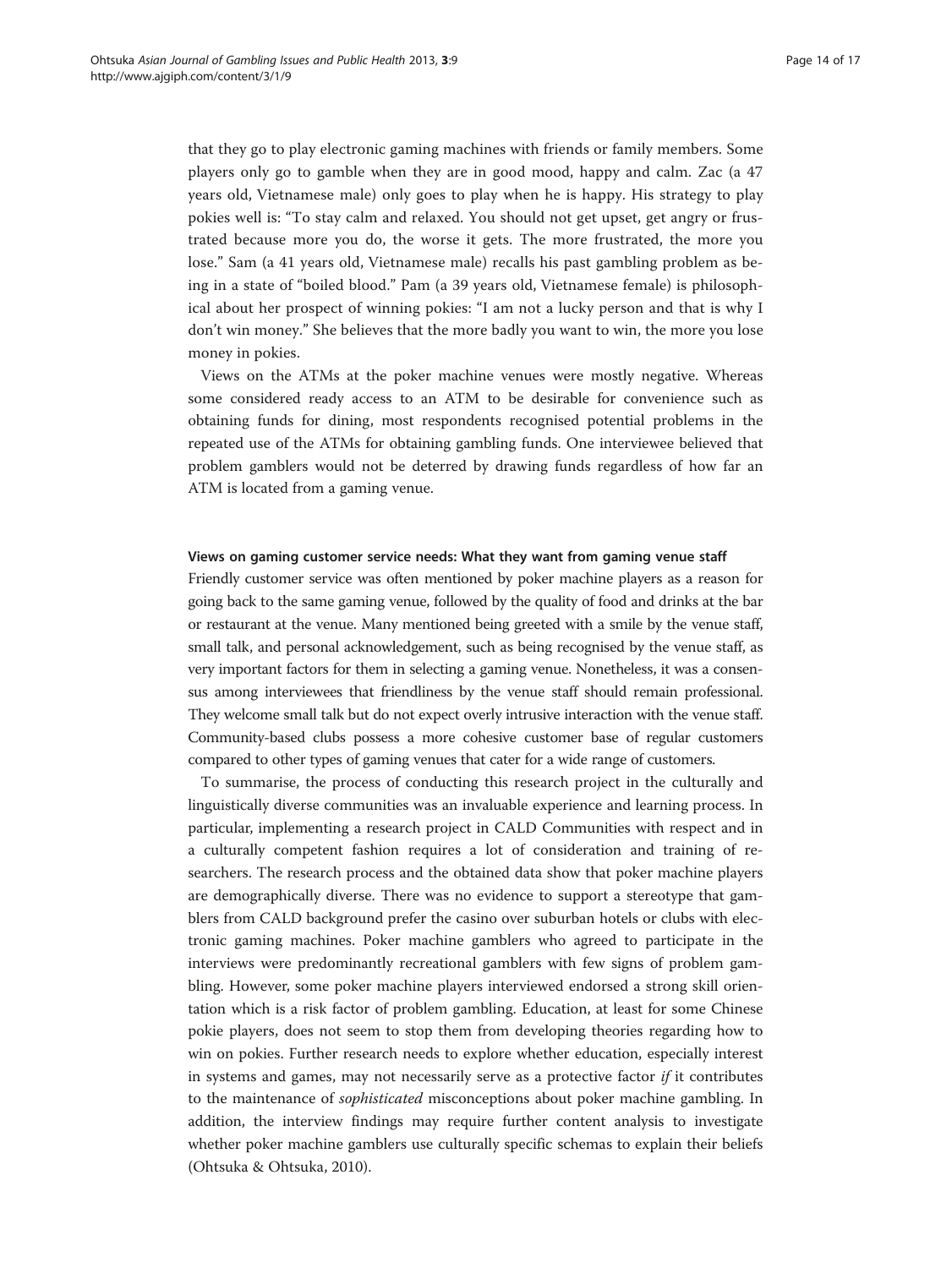#### Discussion

The findings of this investigation indicated that the majority of EGM players from CALD backgrounds hold a rather stoic view regarding the possibility of winning money. Recreational EGM players in this study contend that they pay to play on EGM. Despite the fact that some interviews were conducted in the vicinity of EGM venues to ensure high levels of ecological validity, the general views of EGM players were stoic - they regarded gambling bets as user fees to participate in gambling entertainment. Overall, these results were surprisingly rational. Anthropologists and sociologists investigating the rituals and superstitions associated with tribal customs (Malinowski, [1954](#page-17-0)) and professional sports (Gmelch, [2006](#page-16-0)) have suggested that the rituals and superstitions are attempts to regain control when the situation allows no control. For example, rituals were observed for deep water fishing but were absent in a lagoon fishing (Malinowski, [1954\)](#page-17-0). For professional baseball players, superstitions and rituals were associated with the actions difficult to control (e.g., pitching) compared to easily practiced manoeuvers (e.g., fielding) (Gmelch, [2006\)](#page-16-0). If this view is applied to gambling, EGM gamblers would be expected to use superstition and rituals more frequently than casino table game gamblers. In Ohtsuka and Ohtsuka's ([2010\)](#page-17-0) qualitative study, Vietnamese Australian casino gamblers reported elaborate views on luck and winning. Some Vietnamese gamblers used a culture-specific schema (such as karma) to endorse illusion of control (Ohtsuka & Ohtsuka, [2010](#page-17-0)). In comparison, the EGM gamblers in the current study did not believe that they could "control" or "improve" a chance of winning in EGM playing. Especially, elderly gamblers regarded EGM gambling as a game of chance whose outcomes are determined randomly.

However, a few EGM players with higher levels of education (e.g., University students) presented more elaborate views about how to "enhance" their chance of winning. While they were able to develop and explain a complex and elaborate explanatory framework about how to increase their chance of winning, they failed to notice faulty logic. While education is a protective factor in gambling, young people interested in games and systems tend to express higher levels of illusion of control (Moore & Ohtsuka, [1999](#page-17-0)). Hence, future research needs to investigate what makes some educated individuals hold on to erroneous cognition while others do not.

Lastly, the poker machine players interviewed in this study from three CALD background used a universal schema (explanatory framework) to describe their views regarding luck and winning in poker machine gambling. The poker machine players interviewed in the current study define both good luck and bad luck based on the gambling outcome. That is, you are lucky or in luck if you have selected a poker machine that pays out. Conversely, you have had bad luck if you have played on a poker machine which did not pay out. Therefore, for poker machine players, luck is all about selecting the right machine or playing on the right machine at the right time. However, poker machine gamblers have different theories to test a poker machine by playing a short period of time. If nothing happens during a dozen spins in this period, some players move on to other poker machines while some advocate staying on. Clearly further research is required to determine if these responses are related to player characteristics or gambling budgets.

#### Limitations and implications for future research

This qualitative inquiry has investigated poker machine gamblers' subjective views on their gambling behaviour and cognition. Although recurrent themes form a basis for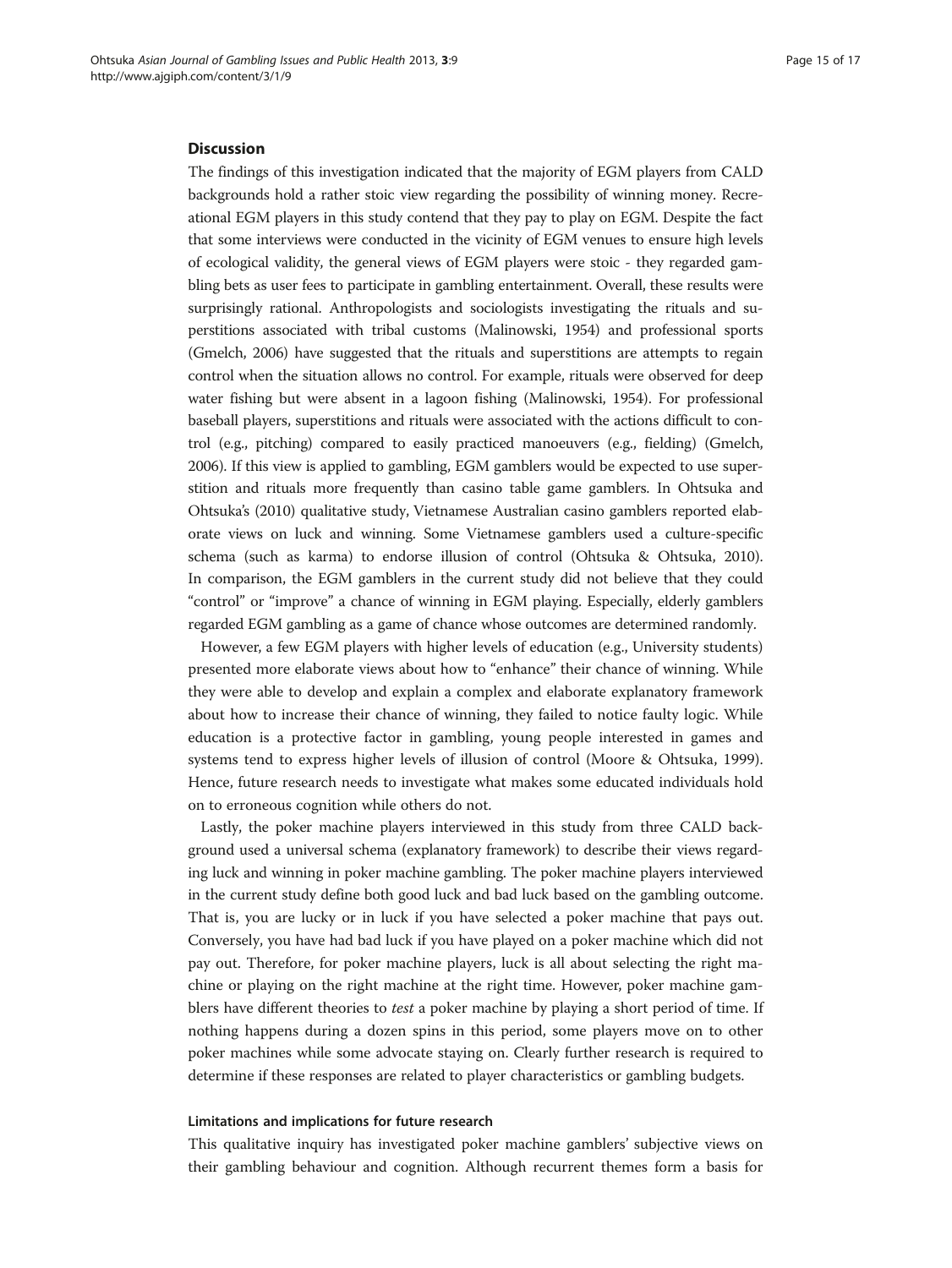<span id="page-16-0"></span>analysis, idiosyncratic opinions, which do not reflect commonly encountered views, may be present in the analysis. Nonetheless, the aim of this research was to understand subjective views in the context of rich background information such as gambling histories and trajectories.

New Australian participants were recruited from the prominent CALD groups in the metro Melbourne area. CALD groups continue to come to Australia over the years and their acculturation experiences have been shaped in different circumstances. For example, community attitudes towards new groups have changed over time. Further, individual differences with regard to their familiarity with the Australian culture may have had an impact on shaping individual acculturation experience subtly different. In addition, personalities and acculturation styles influence (see Berry, 1995, 1998; Berry & Sabatier, 2010, 2011, Sam & Berry, [2010\)](#page-17-0) the levels of acculturation stress within a migrant cohort arriving about the same time (Berry, Kim, Minde, & Mon, 1987). Therefore, the contextual and the individual differences should be considered in order to fully understand the informants' views.

#### Endnotes

- <sup>1</sup> Vietnamese also venerate the Kitchen God.
- $2$  Taoism and Mahayana Pure Land Buddhism also venerate him as a god.
- <sup>3</sup> In Australia, most hotels serve alcohol beverages (similar to pubs or bars).

#### Competing interests

The author declares that he has no competing interests.

#### Funding

This research project was supported by a grant from the Department of Justice, State of Victoria, Australia.

Received: 30 January 2013 Accepted: 30 January 2013 Published: 12 March 2013

#### References

- Au, P, & Yu, R (1997). Working with Chinese problem gamblers: Integrating cultural diversities and treatment theories. In DF Jacobs (Chair), Problem gambling among Asians in Canada and the U.S.A.: A new challenge for intervention.
- Symposium conducted at the 10th International Conference on Gambling and Risk-Taking. Montreal, Canada. Berry, JW (1995). Psychology of acculturation. In NR Goldberger & JB Veroff (Eds.), Culture and psychology reader (pp. 457-488). New York University Press.
- Berry, JW (1998). Acculturation and health: Theory and research. In SS Kazarian & DR Evans (Eds.), Cultural clinical psychology: Theory, research, and practice (pp. 39–57). Oxford, UK: Oxford University Press.
- Berry, JW, Kim, U, Minde, T, & Mok, D (1987). Comparative studies of acculturative stress. International Migration Review, 21, 491–511.
- Berry, JW, & Sabatier, C (2010). Acculturation, discrimination, and adaptation among second generation immigrant youth in Montreal and Paris. International Journal of Intercultural Relations, 34, 191–207. doi[:10.1016/j.ijintrel.2009.11.007](http://dx.doi.org/10.1016/j.ijintrel.2009.11.007)
- Berry, JW, & Sabatier, C (2011). Variations in the assessment of acculturation attitudes: Their relationships with

psychological wellbeing. International Journal of Intercultural Relations, 35, 658–669. doi[:10.1016/j.ijintrel.2011.02.002](http://dx.doi.org/10.1016/j.ijintrel.2011.02.002) Blaszczynski, A, & Nower, L (2002). A pathways model of problem and pathological gambling. Addiction, 97, 487–499. Bodde, D (1942). Dominant ideas in the formation of Chinese culture. Journal of American Oriental Society, 62, 293–299. Chan, CC, & Ohtsuka, K. (2011). Pathways to development of problem gambling among Chinese gamblers in Hong

- Kong: Validation of the Blaszczynski and Nower (2002) model. Asian Journal of Gambling Issues and Public Health, 2, 17–28.
- Coventry, KR (2002). Rationality and decision making: The case of gambling and the development of gambling addiction. In JJ Marotta, JA Cornelius, & WR Eadington (Eds.), The downside: Problem & pathological gambling (pp. 43-68). Institute for the Study of Gambling and Commercial Gaming. Reno: University of Nevada.
- Cross, TL, Bazron, BJ, Dennis, KW, & Isaacs, MR (1989). Towards a culturally competent system of care: Vol. I. A monograph on effective services for minority children who are severely emotionally disturbed. Washington, DC: Georgetown
- University, Child Development Center, Child and Adolescent Service System Program, Technical Assistance Center. Delfabbro, P (2004). The stubborn logic of regular gamblers: obstacles and dilemmas in cognitive gambling research. Journal of Gambling Studies, 20, 1–21.

Dixon, MJ, Fugelsang, JA, MacLaren, VV, & Harrigan, KA (2012). Gamblers can discriminate 'tight' from 'loose' electronic gambling machines. International Gambling Studies. doi[:10.1080/14459795.2012.712151](http://dx.doi.org/10.1080/14459795.2012.712151)

Gmelch, G (2006). Inside pitch: Life in professional baseball. Lincoln: University of Nebraska Press.